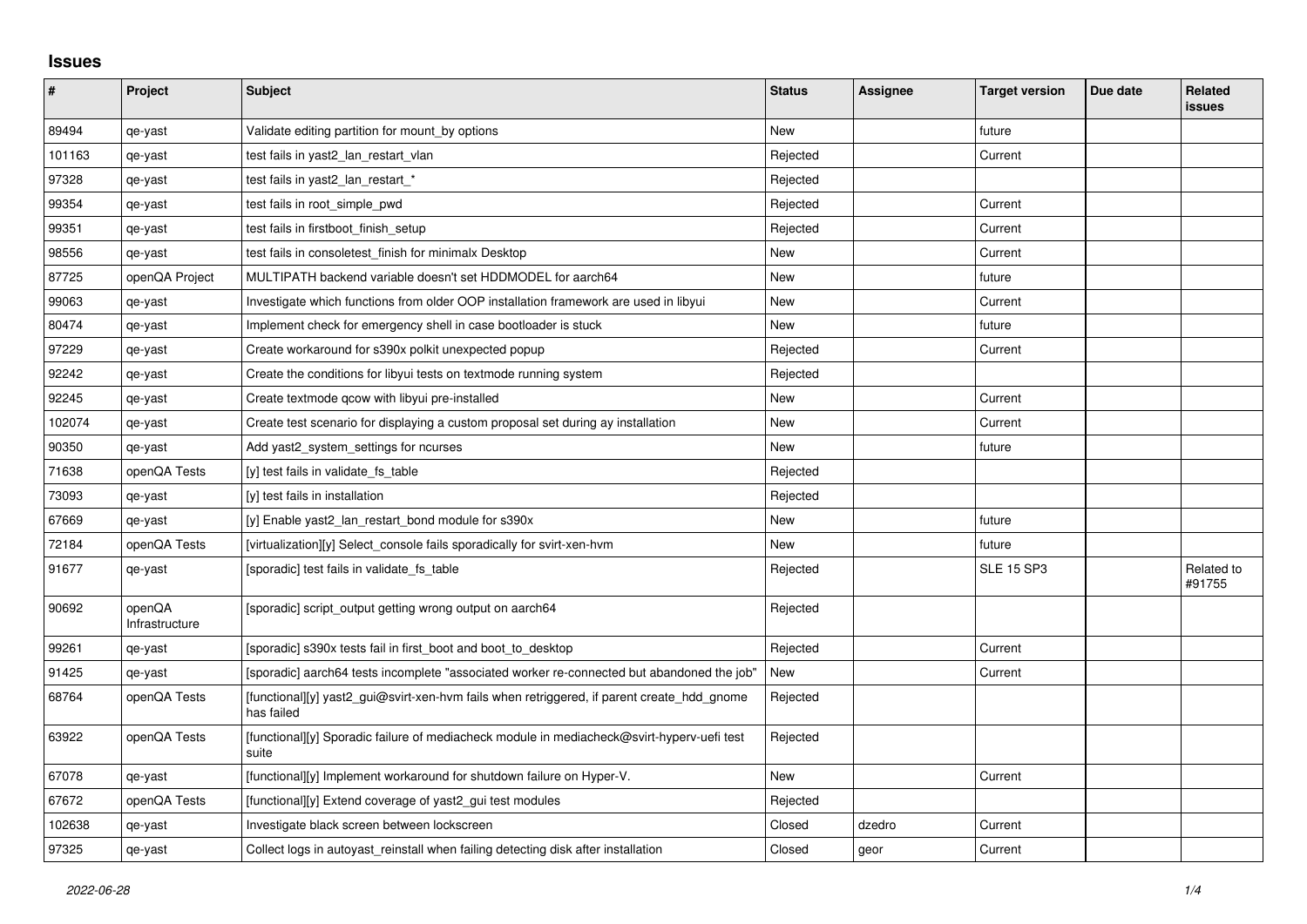| $\pmb{\#}$ | Project        | <b>Subject</b>                                                                               | <b>Status</b>  | Assignee            | <b>Target version</b> | Due date | <b>Related</b><br><b>issues</b>               |
|------------|----------------|----------------------------------------------------------------------------------------------|----------------|---------------------|-----------------------|----------|-----------------------------------------------|
| 97766      | qe-yast        | Adapt the order of activation for ZFCP with client for libyui-rest-api                       | Closed         | geor                | Current               |          | Related to<br>#98811                          |
| 102515     | qe-yast        | validate_self_update greps only in /var/log/y2log and misses compressed logs                 | Closed         | JERiveraMoya        | Current               |          |                                               |
| 97319      | qe-yast        | tests fail for ppc installation at different points                                          | Closed         | <b>JERiveraMoya</b> | Current               |          |                                               |
| 97760      | qe-yast        | Rewrite workaround for scrolling for bsc#1189550                                             | Closed         | JERiveraMova        | Current               |          |                                               |
| 93029      | qe-yast        | Implement test module for Product selection using LibyuiClient in YaST Job Group             | Closed         | JERiveraMoya        | <b>SLE 15 SP3</b>     |          |                                               |
| 95392      | qe-yast        | Expand functionality of prepare_profile module                                               | Closed         | <b>JERiveraMoya</b> | Current               |          |                                               |
| 80272      | qe-yast        | Adapt yast2 expert partitioner (before: yast2 storage ng) in ppc64le to use libyui           | Closed         | JERiveraMoya        | <b>SLE 15 SP3</b>     |          | Blocked by<br>#80840                          |
| 73306      | qe-yast        | [y][timeboxed:20h] test fails in await_install                                               | Blocked        | JERiveraMoya        | Current               |          |                                               |
| 71116      | qe-yast        | [y] Add OpenQA test for OneClickInstall                                                      | Closed         | JERiveraMoya        | <b>SLE 15 SP3</b>     |          |                                               |
| 97331      | qe-yast        | [timebox: 24h] Investigate failure in rebootmgr                                              | Closed         | <b>JERiveraMoya</b> | Current               |          | Related to<br>#98832                          |
| 75424      | qe-yast        | [sporadic] test fails in force scheduled tasks                                               | Closed         | <b>JERiveraMoya</b> | <b>SLE 15 SP3</b>     |          |                                               |
| 73477      | qe-yast        | Modify firstboot configuration for yast2 firstboot custom                                    | Closed         | <b>JRivrain</b>     | <b>SLE 15 SP3</b>     |          |                                               |
| 73471      | qe-yast        | Enable yast2_firstboot in textmode                                                           | Closed         | <b>JRivrain</b>     | <b>SLE 15 SP3</b>     |          |                                               |
| 93641      | qe-yast        | Create schedules for opensuse test suites                                                    | Closed         | <b>JRivrain</b>     | <b>SLE 15 SP3</b>     |          | Related to<br>#94069,<br>Related to<br>#92479 |
| 80206      | qe-yast        | Adjust msdos scenario for the UI changes in the Expert Partitioner                           | Closed         | <b>JRivrain</b>     | <b>SLE 15 SP3</b>     |          |                                               |
| 73474      | qe-yast        | Add more modules to yast2 firstboot                                                          | Closed         | <b>JRivrain</b>     | <b>SLE 15 SP3</b>     |          |                                               |
| 73096      | qe-yast        | [sporadic] msdos test fails in validate_fs_table                                             | Rejected       | <b>JRivrain</b>     | <b>SLE 15 SP3</b>     |          |                                               |
| 63460      | openQA Tests   | serial console stopped working on hyperv                                                     | Rejected       | okurz               |                       |          |                                               |
| 62243      | openQA Project | After latest updates, openQA has problematic behavior on Dell Precision 5810                 | Resolved       | okurz               | Done                  |          | Related to<br>#62015,<br>Copied to<br>#62567  |
| 76885      | qe-yast        | Unit test for yast2-metapackage-handler OneClickInstallWorkerFunction.rb (part I)            | Resolved       | oorlov              | <b>SLE 15 SP3</b>     |          |                                               |
| 91830      | qe-yast        | Investigate if a change of DH version for TLS negotiation can fix 'remote_controller' module | Resolved       | oorlov              | <b>SLE 15 SP3</b>     |          |                                               |
| 87646      | qe-yast        | Create autoyast test using btrfs quota limit                                                 | Closed         | oorlov              | <b>SLE 15 SP3</b>     |          |                                               |
| 81310      | qe-yast        | [sporadic][timeboxed:10h] test fails in mediacheck on svirt uefi                             | Resolved       | oorlov              | future                |          |                                               |
| 101370     | qe-yast        | test fails in yast2_firewall due to recent modification the interface zone                   | <b>Blocked</b> | rainerkoenig        | Current               |          |                                               |
| 91130      | qe-yast        | Use libyui for btrfs libstorage-ng ipmi and zVM                                              | Closed         | riafarov            | <b>SLE 15 SP3</b>     |          |                                               |
| 91136      | qe-yast        | Textmode test suite fails for s390x-kvm                                                      | Rejected       | riafarov            | <b>SLE 15 SP3</b>     |          |                                               |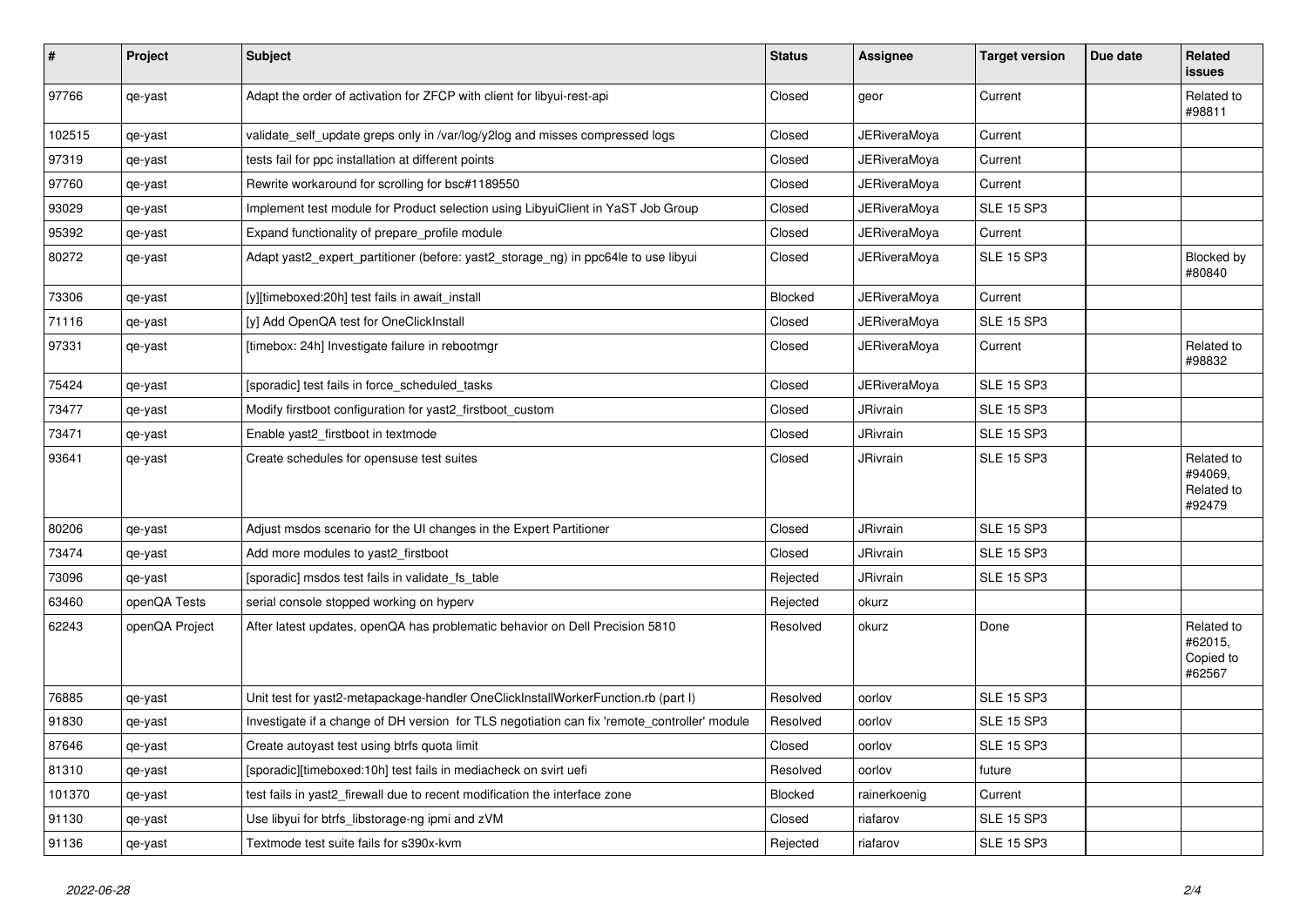| $\pmb{\#}$ | Project        | <b>Subject</b>                                                                                          | <b>Status</b> | Assignee         | <b>Target version</b> | Due date | Related<br><b>issues</b>                                                                           |
|------------|----------------|---------------------------------------------------------------------------------------------------------|---------------|------------------|-----------------------|----------|----------------------------------------------------------------------------------------------------|
| 81248      | qe-yast        | test fails in snapshots small root on aarch64                                                           | Rejected      | riafarov         | <b>SLE 15 SP3</b>     |          |                                                                                                    |
| 80220      | qe-yast        | test choses wrong product for installation                                                              | Rejected      | riafarov         | <b>SLE 15 SP3</b>     |          |                                                                                                    |
| 73363      | qe-yast        | sporadic failure for btrfs_libstorage-ng@64bit-ipmi                                                     | Closed        | riafarov         | <b>SLE 15 SP3</b>     |          |                                                                                                    |
| 73642      | qe-yast        | Modify allmodules+allpatterns+registration test suite                                                   | Closed        | riafarov         | <b>SLE 15 SP3</b>     |          | Related to<br>#73645                                                                               |
| 80204      | qe-yast        | Adjust Ivm+resize root scenario for the UI changes in the Expert Partitioner                            | Closed        | riafarov         | <b>SLE 15 SP3</b>     |          |                                                                                                    |
| 80212      | qe-yast        | Adjust cryptivm scenario for the UI changes in the Expert Partitioner                                   | Rejected      | riafarov         | <b>SLE 15 SP3</b>     |          |                                                                                                    |
| 69658      | openQA Tests   | [y] test fails in yast2_control_center                                                                  | Resolved      | riafarov         | <b>SLE 15 SP3</b>     |          |                                                                                                    |
| 91350      | qe-yast        | [timeboxed:16h][sporadic] test fails in verify_undelete_snapshots                                       | Closed        | riafarov         | <b>SLE 15 SP3</b>     |          |                                                                                                    |
| 80276      | qe-yast        | [sporadic][timeboxed:12h] autoyast reinstall@s390x-kvm-sle12 fails in installation                      | Closed        | riafarov         | <b>SLE 15 SP3</b>     |          |                                                                                                    |
| 89932      | qe-yast        | [sporadic] stabilize partitioning_firstdisk                                                             | Closed        | riafarov         | <b>SLE 15 SP3</b>     |          |                                                                                                    |
| 80210      | openQA Tests   | [ppc64le] ppc64le-hmc tests fail in bootloader_start                                                    | Rejected      | riafarov         |                       |          |                                                                                                    |
| 93032      | qe-yast        | Use accept_license module with libyui-rest-api in all test suites in YaST, TW and Leap 15<br>Job Groups | Closed        | syrianidou_sofia | <b>SLE 15 SP3</b>     |          |                                                                                                    |
| 76888      | qe-yast        | Unit test for yast2-metapackage-handler OneClickInstallWorkerFunction.rb (part II)                      | Closed        | syrianidou sofia | <b>SLE 15 SP3</b>     |          |                                                                                                    |
| 76882      | qe-yast        | Unit test for yast2-metapackage-handler OneClickInstall.rb (part II)                                    | Resolved      | syrianidou_sofia | future                |          |                                                                                                    |
| 76879      | qe-yast        | Unit test for yast2-metapackage-handler OneClickInstall.rb (part I)                                     | Resolved      | syrianidou sofia | <b>SLE 15 SP3</b>     |          |                                                                                                    |
| 95542      | qe-yast        | test fails in yast2_kdump                                                                               | Closed        | syrianidou_sofia | Current               |          |                                                                                                    |
| 90851      | qe-yast        | SLE 15 SP3 Release Candidate 2 exploratory testing                                                      | Resolved      | syrianidou_sofia |                       |          |                                                                                                    |
| 93411      | qe-yast        | Create test cases for Language, Keyboard and Product Selection                                          | Closed        | syrianidou sofia | <b>SLE 15 SP3</b>     |          |                                                                                                    |
| 95551      | qe-yast        | autologin yast test fails in first boot                                                                 | Closed        | syrianidou sofia | Current               |          |                                                                                                    |
| 80216      | qe-yast        | Adjust home_encrypted scenario for the UI changes in the Expert Partitioner                             | Resolved      | syrianidou sofia | <b>SLE 15 SP3</b>     |          |                                                                                                    |
| 69634      | qe-yast        | [y][timeboxed:24h] Add unit test for yast-metapackage-handler                                           | Resolved      | syrianidou_sofia | future                |          |                                                                                                    |
| 71122      | qe-yast        | [y][timeboxed:12h] Organize and open tickets for yast-matepackage-handler unit test                     | Resolved      | syrianidou_sofia | <b>SLE 15 SP3</b>     |          |                                                                                                    |
| 88480      | qe-yast        | [sporadic] boot encrypt doesn't unlock encrypted disk for cryptlym@ppc64le                              | Closed        | syrianidou sofia | <b>SLE 15 SP3</b>     |          |                                                                                                    |
| 97709      | qe-yast        | [sporadic] accept timezone configuration fails to navigate next screen                                  | Closed        | syrianidou sofia | Current               |          |                                                                                                    |
| 69754      | openQA Tests   | [y][u] tests fail in bootloader start for ppc64le - PowerVM workers not available                       | Resolved      | szarate          | <b>SLE 15 SP3</b>     |          | Related to<br>#69406,<br>Related to<br>#68980.<br>Related to<br>#68977, Has<br>duplicate<br>#70474 |
| 69313      | openQA Project | When using refspec for ppc for a particular job, PRODUCTDIR is set wrong                                | Resolved      | Xiaojing liu     | Ready                 |          |                                                                                                    |